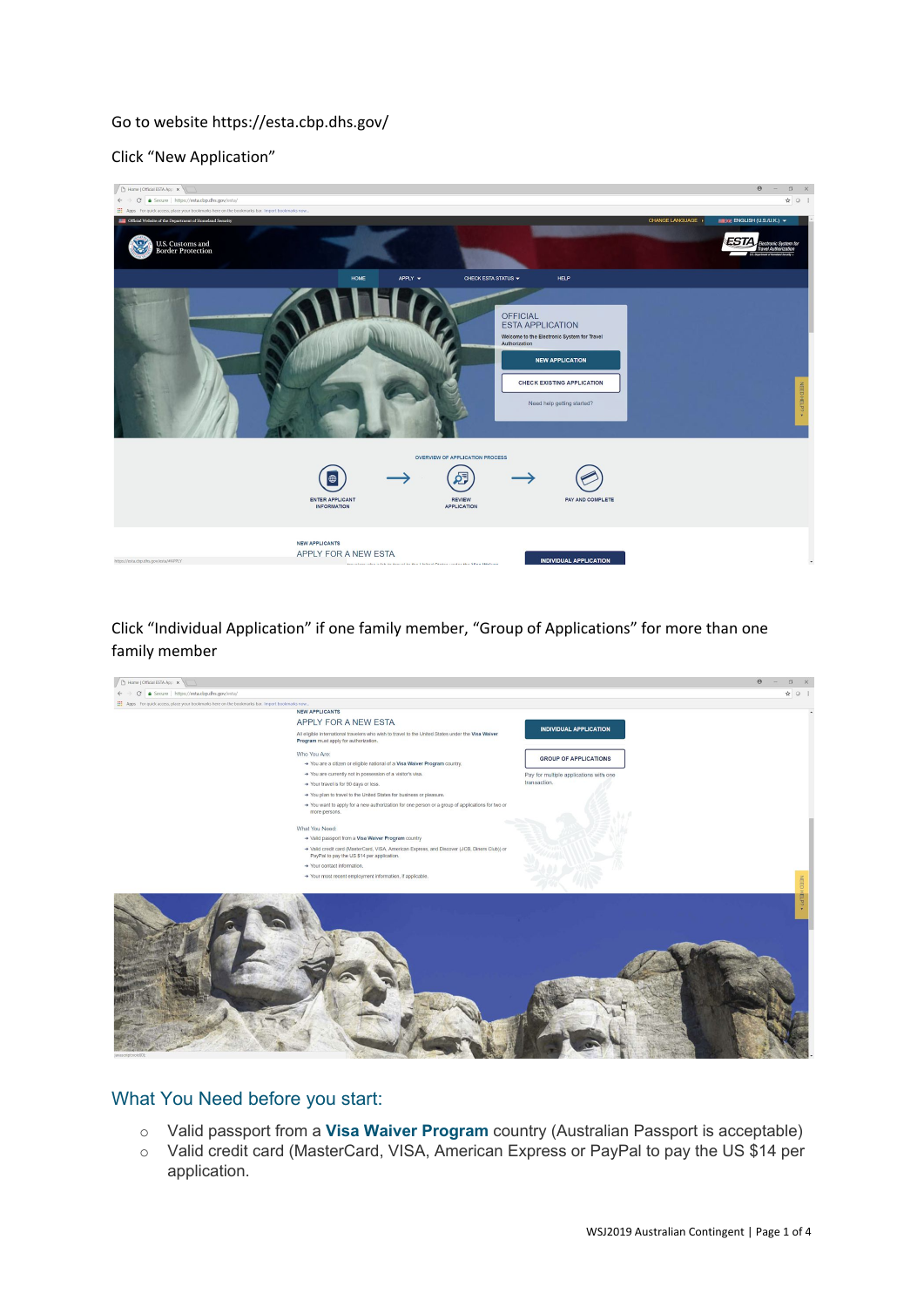- o Your contact information
- o Your most recent employment information, if applicable.
- o Your contact details while in the USA details provided below

| $x \sqrt{1}$                                                                                    |                                                                                                                       |                                      |                         |                | $\Theta$<br><b>Contract</b> | $\Box$ $\times$      |
|-------------------------------------------------------------------------------------------------|-----------------------------------------------------------------------------------------------------------------------|--------------------------------------|-------------------------|----------------|-----------------------------|----------------------|
| ← → C   a Secure   https://esta.cbp.dhs.gov/esta/application.html?execution=e1s1                |                                                                                                                       |                                      |                         |                |                             | $\star$ 0 :          |
| Fil Apps For quick access, place your bookmarks here on the bookmarks bar. Import bookmarks now |                                                                                                                       |                                      |                         |                |                             |                      |
|                                                                                                 | <b>GE MEMBERSHIP</b>                                                                                                  |                                      |                         |                |                             |                      |
|                                                                                                 | ⊚<br>Are you a member<br>of the CBP Global<br>No<br>Entry Program? *                                                  |                                      |                         |                |                             |                      |
|                                                                                                 | PASSID / Membership Number                                                                                            |                                      |                         |                |                             |                      |
|                                                                                                 | <b>PARENTS</b>                                                                                                        | Family Name*<br>⊚                    | First (Given) Name*     | $\circledcirc$ |                             |                      |
|                                                                                                 | Please list your parents names in the boxes to<br>the right. All applicants are required to fill out this<br>section. |                                      |                         |                |                             |                      |
|                                                                                                 |                                                                                                                       | Family Name*<br>⊚                    | First (Given) Name*     | $\odot$        |                             |                      |
|                                                                                                 |                                                                                                                       |                                      |                         |                |                             |                      |
|                                                                                                 | YOUR CONTACT INFORMATION<br>Please enter your contact information below.                                              |                                      |                         |                |                             | NEED HELP? $\bullet$ |
|                                                                                                 | $\circledcirc$<br>Address Line 1*                                                                                     | $\odot$<br>Address Line 2            | <b>Apartment Number</b> | $\odot$        |                             |                      |
|                                                                                                 | $\odot$<br>City*                                                                                                      | $\odot$<br>State/Province/Region*    | Country <sup>*</sup>    | $\odot$        |                             |                      |
|                                                                                                 |                                                                                                                       |                                      |                         |                |                             |                      |
|                                                                                                 | $\circledcirc$<br>Telephone Type*                                                                                     | $^{\circ}$<br>Country Code + Phone * | <b>ADD ANOTHER</b>      |                |                             |                      |
|                                                                                                 |                                                                                                                       |                                      |                         |                |                             |                      |
|                                                                                                 | E-mail Address*                                                                                                       | ⊚                                    |                         |                |                             |                      |
|                                                                                                 | Confirm E-mail Address*                                                                                               | 0                                    |                         |                |                             |                      |
|                                                                                                 |                                                                                                                       |                                      |                         |                |                             |                      |

GE Membership – most people will answer No to this question.

In Your Contact Information, the phone number Country Code is "61"

| Applicant Information   C x 45 Trip registration<br>$x \sqrt{1}$                                 |                                                                                                                              |                                                                                                                                                                                                                                                                                                        |                       | $\theta$<br>$\Box$ $\times$<br>$\sim$ |
|--------------------------------------------------------------------------------------------------|------------------------------------------------------------------------------------------------------------------------------|--------------------------------------------------------------------------------------------------------------------------------------------------------------------------------------------------------------------------------------------------------------------------------------------------------|-----------------------|---------------------------------------|
| ← → C   a Secure   https://esta.cbp.dhs.gov/esta/application.html?execution=e1s1                 |                                                                                                                              |                                                                                                                                                                                                                                                                                                        |                       | ☆ ○ :                                 |
| Fil Apps For quick access, place your bookmarks here on the bookmarks bar. Import bookmarks now. |                                                                                                                              |                                                                                                                                                                                                                                                                                                        |                       |                                       |
|                                                                                                  | SOCIAL MEDIA (OPTIONAL) 2<br>Please enter information associated with your online presence.<br>Provider / Platform           | $\circledcirc$<br>Social Media Identifier                                                                                                                                                                                                                                                              | $\odot$               |                                       |
|                                                                                                  |                                                                                                                              |                                                                                                                                                                                                                                                                                                        | <b>ADD ANOTHER</b>    |                                       |
|                                                                                                  | <b>EMPLOYMENT INFORMATION</b><br>Do you have a current or<br>previous employer?*                                             |                                                                                                                                                                                                                                                                                                        |                       |                                       |
|                                                                                                  | Job Title                                                                                                                    | Employer Name                                                                                                                                                                                                                                                                                          | Address Line 1        |                                       |
|                                                                                                  | Address Line 2                                                                                                               | City                                                                                                                                                                                                                                                                                                   | State/Province/Region | NEED HELP?                            |
|                                                                                                  | Country                                                                                                                      | Country Code + Phone                                                                                                                                                                                                                                                                                   |                       |                                       |
|                                                                                                  | <b>PREVIOUS</b>                                                                                                              | Step 2 of 6                                                                                                                                                                                                                                                                                            | <b>NEXT</b>           |                                       |
|                                                                                                  | NEED HELP?<br><b>Related Topics:</b>                                                                                         |                                                                                                                                                                                                                                                                                                        |                       |                                       |
|                                                                                                  | <b>Completing Your ESTA Application</b><br>A What are the passport requirements for travel under the Visa Waiver<br>Program? | <b>Updating Your Information</b><br>A What information can I update?<br>the company of the company of the company and the company of the company of the company of the company of the company of the company of the company of the company of the company of the company of the company of the company | <b>CONTRACTOR</b>     |                                       |

Social Media – this is optional. You do not need to complete this question.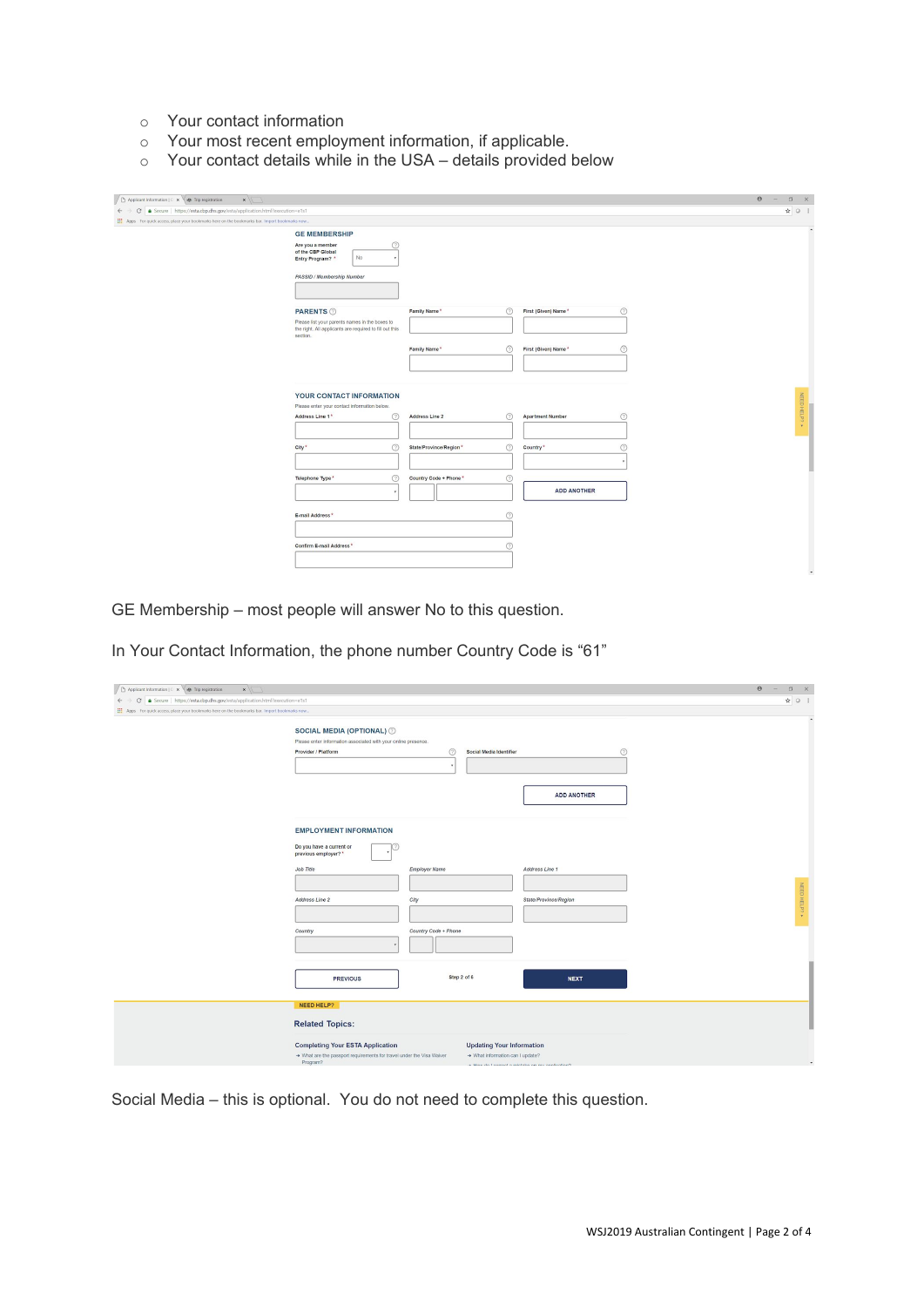| △ Travel Information   Offici x < ● Trip registration<br>$x \sqrt{1}$          |                                                                                                                                                                                                                    |                                    |                                             |  | $\Theta$<br>$\sim$ | $\Box$ | $\times$                 |
|--------------------------------------------------------------------------------|--------------------------------------------------------------------------------------------------------------------------------------------------------------------------------------------------------------------|------------------------------------|---------------------------------------------|--|--------------------|--------|--------------------------|
| ← → C   Secure   https://esta.cbp.dhs.gov/esta/application.html?execution=e1s1 |                                                                                                                                                                                                                    |                                    |                                             |  |                    |        | ☆ ○ :                    |
|                                                                                | <b>ENTER TRAVEL INFORMATION</b><br>Please provide all responses in English.<br>Required fields are indicated by a red asterisk *.<br>Is your travel to the US<br>⊚<br>occurring in transit to<br>another country?* |                                    |                                             |  |                    |        |                          |
|                                                                                | <b>U.S. POINT OF CONTACT INFORMATION</b><br>Name                                                                                                                                                                   |                                    | Address Line 1                              |  |                    |        |                          |
|                                                                                | Address Line 2                                                                                                                                                                                                     | <b>Apartment Number</b>            | City                                        |  |                    |        |                          |
|                                                                                | State                                                                                                                                                                                                              | <b>Phone Number</b>                |                                             |  |                    |        |                          |
|                                                                                | ADDRESS WHILE IN THE U.S.                                                                                                                                                                                          |                                    | SAME AS U.S. POINT OF CONTACT INFO<br>ABOVE |  |                    |        | NEED HELP?               |
|                                                                                | Address Line 1                                                                                                                                                                                                     | Address Line 2                     | <b>Apartment Number</b>                     |  |                    |        |                          |
|                                                                                | City                                                                                                                                                                                                               | State                              |                                             |  |                    |        |                          |
|                                                                                | EMERGENCY CONTACT INFORMATION IN OR OUT OF THE U.S.                                                                                                                                                                |                                    |                                             |  |                    |        |                          |
|                                                                                | Family Name*<br>⊚                                                                                                                                                                                                  | $\circledR$<br>First (Given) Name* | $\odot$<br>E-mail Address*                  |  |                    |        |                          |
|                                                                                | $^{\circ}$<br>Country Code + Phone *                                                                                                                                                                               |                                    |                                             |  |                    |        | $\overline{\phantom{a}}$ |

Is your travel to the US occurring in the transit to another country? – Answer "No" to this question.

## **US Point of Contact Information**

Name: The Summit Bechtel Family National Scout Reserve Address Line 1: 2550 Jack Furst Dr City: Glen Jean<br>State: West Virgin West Virginia Phone Number: 304-465-2800

**Address while in the U.S.** – select tick box for "Same as U.S. Point of Contact Info above"

**Emergency Contact Information In or Out of the U.S.** - input your Next of Kin details here. The Country Code for Australia is "61"